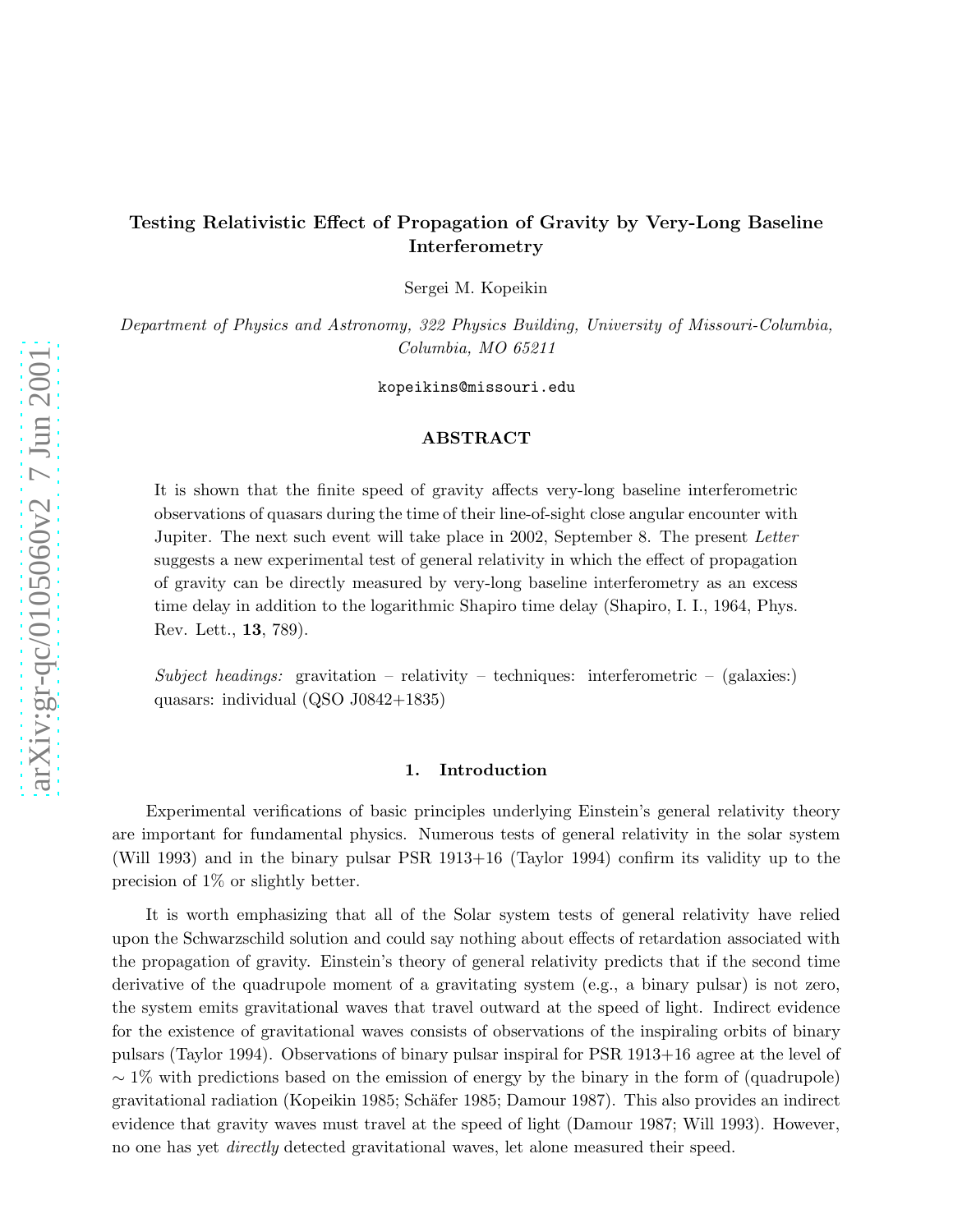It is the purpose of this Letter to point out that observing propagation of light through the gravitational field of the solar system can serve as a tool for measuring effects associated with the finite speed of propagation of gravity. This is based on our previous papers (Kopeikin 1997; Kopeikin et al. 1999; Kopeikin & Schäfer 1999), where we have developed a post-Minkowskian approach for solving the problem of propagation of light through time-dependent gravitational fields in the geometric optics approximation. This approach is based on making use of the retarded Liénard-Wiechert-type solutions of the linearized Einstein equations and allows one to find a smooth analytic representation of light-ray trajectory for arbitrary locations of the source of light and observer without imposing any restrictions on the motion of the light-ray deflecting bodies. We find that electromagnetic signals interact with gravitating bodies only through the retarded gravitational field of the bodies. That is, if a light-ray deflecting body moves with respect to a chosen coordinate system the temporal variation in its gravity field must take time to reach the electromagnetic signal in order to perturb its trajectory. This observation constitutes the main idea of the proposed VLBI test of the propagation of gravity elaborated in the following sections of the present Letter.

In 1964, I. I. Shapiro (1964) suggested that the gravitational deflection of light by the Sun one of the three classical effects of general relativity analyzed by Einstein — could be measured more accurately at radio wavelengths with interferometric techniques than at visible wavelengths with the available optical techniques. His idea led to stringent experimental limitations on the parameter  $\gamma$  of the parametrized post-Newtonian formalism (Shapiro 1967), thereby strongly restricting the number of viable theories of gravity. Our post-Minkowskian approach gives in the case of static spherically-symmetric field the same result as predicted by Shapiro. Furthermore, we are able to calculate additional corrections to the Shapiro time delay related to the non-stationarity of the gravitational field of the solar system and associate them with the finite speed of propagation of gravity. The largest contribution to the non-stationarity of gravitational field of the solar system comes about via the orbital motions of the most massive planets — Jupiter and Saturn. Therefore, it is reasonable to undertake an attempt to detect the effect of propagation of gravity by observing very accurately the deflection of light rays from a background source of light (quasar) caused by the motion of Jupiter or Saturn. This is the essence of our proposed VLBI test of general relativity discussed in the present paper.

In section 2 we consider the basic formula for relativistic time delay in time-dependent gravitational fields. Section 3 outlines the basic principles of measurement of the effect of propagation of gravity in radio interferometric experiments. Section 4 is dedicated to the description of the proposed VLBI experiment and gives numerical estimates for the Shapiro time delay in the field of Jupiter and for the effect of propagation of gravity. Finally, in section 5 we discuss the proposed VLBI experiment.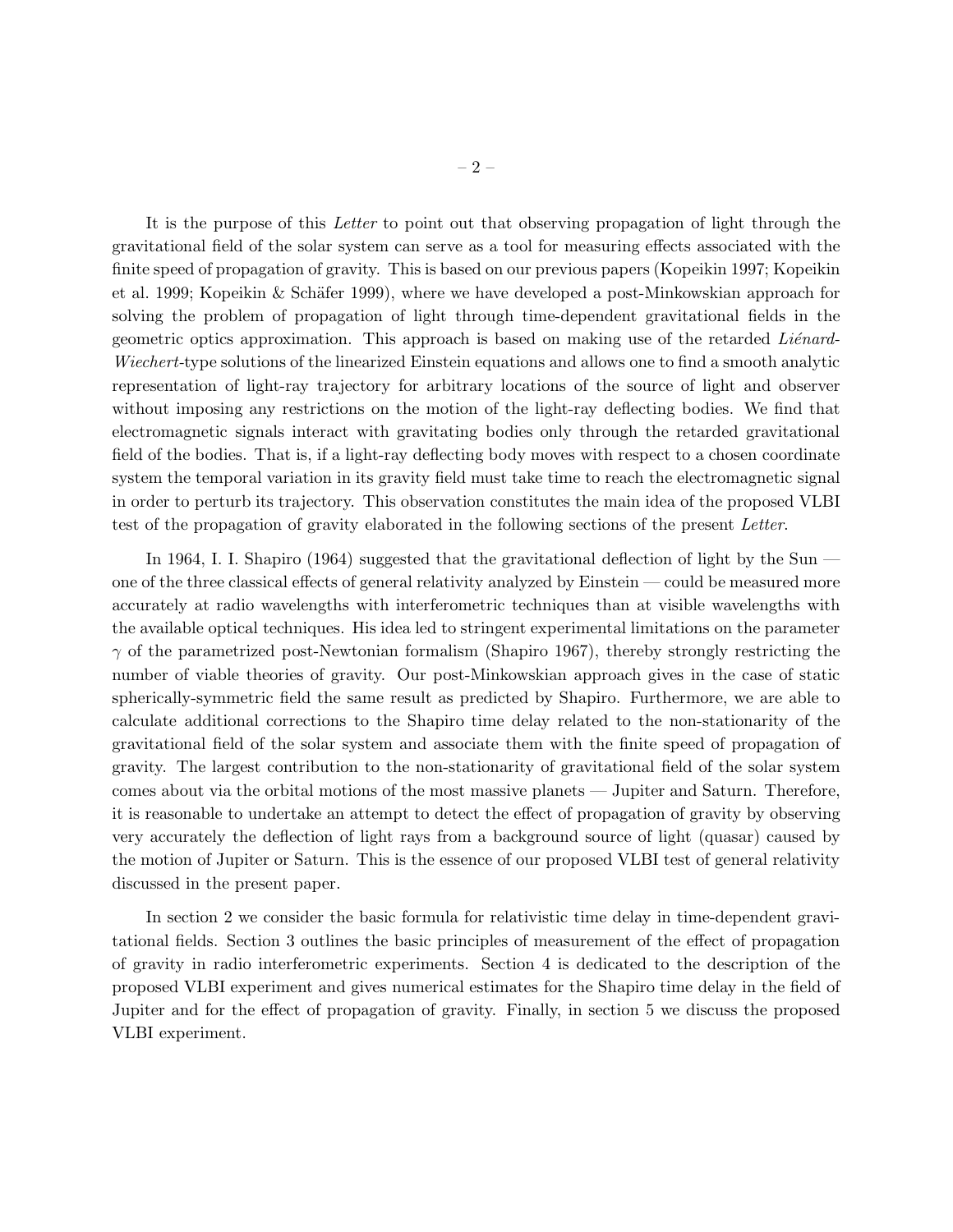### 2. Relativistic time delay in time-dependent gravitational fields

Let us assume that the gravitational field is generated only by the Solar system's bodies and there is a global four-dimensional coordinate system  $(t, x)$  with origin at the barycenter of the Solar system. The total time of propagation of an electromagnetic signal from the point  $(t_0, x_0)$  (quasar) to the point  $(t, x)$  (observer) is given by the expression

$$
t - t_0 = \frac{1}{c} |\boldsymbol{x} - \boldsymbol{x}_0| + \Delta(t, t_0).
$$
 (1)

Here,  $|x-x_0|$  is the usual Euclidean distance between the points of emission,  $x_0$ , and observation, x, of the photon, and  $\Delta(t, t_0)$  is the relativistic time delay produced by the gravitational field of the moving gravitating bodies of the Solar system. The function  $\Delta(t, t_0)$  is given by (Kopeikin & Schäfer 1999)

$$
\Delta(t, t_0) = \frac{2G}{c^2} \sum_{a=1}^{N} m_a \int_{s_0}^{s} \frac{\left(1 - c^{-1} \mathbf{k} \cdot \mathbf{v}_a(\zeta)\right)^2}{\sqrt{1 - c^{-2} v_a^2(\zeta)}} \frac{d\zeta}{ct^* + \mathbf{k} \cdot \mathbf{x}_a(\zeta) - c\zeta}, \qquad (2)
$$

where  $m_a$  is the mass of the ath body,  $t^*$  is the time of the closest approach of electromagnetic signal to the barycenter of the Solar system <sup>1</sup>,  $\mathbf{x}_a(t)$  are coordinates of the *a*th body,  $\mathbf{v}_a(t) = d\mathbf{x}_a(t)/dt$  is the (non-constant) velocity of the ath light-ray deflecting body,  $k$  is the unit vector from the point of emission to the point of observation, s is a retarded time obtained by solving the gravitational null cone equation for the time of observation of photon  $t$ , and  $s<sub>0</sub>$  is found by solving the same equation written down for the time of emission of the photon  $t_0$ 

$$
s + \frac{1}{c} |\boldsymbol{x} - \boldsymbol{x}_a(s)| = t , \qquad s_0 + \frac{1}{c} |\boldsymbol{x}_0 - \boldsymbol{x}_a(s_0)| = t_0 . \qquad (3)
$$

It is remarkable that formula (2) does not impose any restriction on the motion of bodies since we did not use any explicit solutions of their equations of motion while calculating the light ray propagation. The formula (2) can be further simplified by performing integration by parts which yields <sup>2</sup>

$$
\Delta(t,t_0) = -\sum_{a=1}^{N} \frac{2Gm_a}{c^3} \left\{ \ln \left[ \frac{r_a(s) - \mathbf{k} \cdot r_a(s)}{r_{0a}(s_0) - \mathbf{k} \cdot r_{0a}(s_0)} \right] - \frac{\mathbf{k} \cdot v_a(s)}{c} \ln \left[ r_a(s) - \mathbf{k} \cdot r_a(s) \right] +
$$
\n
$$
\frac{\mathbf{k} \cdot v_{a0}(s_0)}{c} \ln \left[ r_{0a}(s_0) - \mathbf{k} \cdot r_{0a}(s_0) \right] - \int_{s_0}^{s} \ln \left[ ct^* + \mathbf{k} \cdot x_a(\zeta) - c\zeta \right] \frac{\mathbf{k} \cdot a_a(\zeta)}{c} d\zeta \right\},
$$
\n(4)

where  $r_a = x - x_a(s)$ ,  $r_{0a} = x_0 - x_a(s_0)$ ,  $r_a = |r_a|$ ,  $r_{0a} = |r_{0a}|$ ,  $v_a = \dot{x}_a(s)$ ,  $v_{a0} = \dot{x}_a(s_0)$ ,  $a_a =$  $\dot{v}_a(s)$ , and the retarded times s and s<sub>0</sub> are calculated from the gravitational null-cone equations (3).

<sup>&</sup>lt;sup>1</sup>The time  $t^*$  is used in calculations as a mathematical tool only.

<sup>&</sup>lt;sup>2</sup>After integration we omitted for simplicity terms of order  $v_a^2/c^2$ .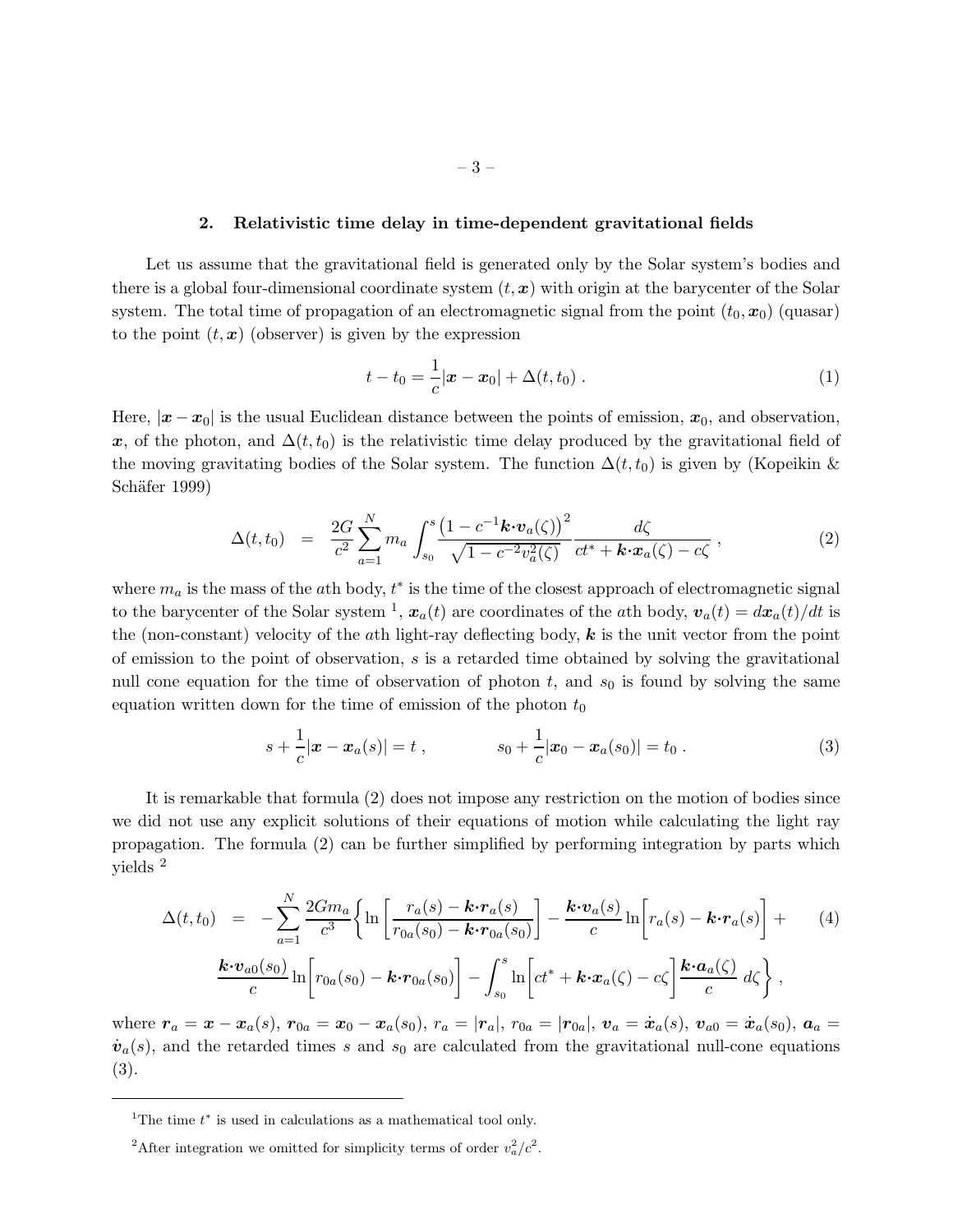Our expression (4) vastly extends the region of applicability of Shapiro's work (Shapiro 1967) for it is valid for the case of arbitrary-moving bodies whereas the calculations by Shapiro had been done only for the case of static Schwarzschild field. Earlier work on improving the Schwarzschild approximation in the case of light passing through the gravitational field of moving bodies should be noted (Hellings 1986; Klioner 1991; Klioner & Kopeikin 1992; Sovers, Fanselow & Jacobs 1998); however, our expression (4) is much more general and completely solves the problem. We emphasize that solution (4) is valid everywhere both inside and outside of the Solar system at arbitrary distances including its near, intermediate, and wave zones, and, for this reason, represents a smooth analytic solution of the equations of light-ray geodesics for arbitrarily located source of light, observer, and the system of the light-ray deflecting bodies. However, the most important observation is that our formula (4) allows one to single out the retardation effects uniquely associated with the finite speed of propagation of gravity and indicates that for the correct calculation of the relativistic time delay positions of the gravitating bodies must be taken at the retarded times  $s_0$  and s corresponding to the instants of emission  $t_0$  and observation t of the electromagnetic signal

### 3. Principles of Measurement of the Propagation of Gravity by VLBI

Very Long Baseline Interferometry (VLBI) has recently reached a precision in measurements of differential phase delay of order  $10^{-12}$  second (ps), which makes it presently the most accurate technique for measuring relativistic time delay (Beasley & Conway 1995; Honma, Kawaguchi & Sasao 2000). In order to discuss how to measure the relativistic effect of propagation gravity by VLBI one transforms the formula (4) to the form used in VLBI analysis and called the differential VLBI time delay (Walter & Sovers 2000). In doing this conversion, we note that formula (4) is also valid in scalar-tensor theories after replacement of the universal gravitational constant  $G \rightarrow$  $G(1 + \gamma)/2$ , where  $\gamma$  is one of the parameters of the PPN formalism (Will 1993).

Let us assume now that there are two earth-based VLBI stations and the plane front of electromagnetic waves from a quasar propagates towards the Earth. Taking two rays from the wave front and subtracting equation (1) for the first light ray from that for the second ray yields

$$
t_2 - t_1 = \frac{1}{c} |\boldsymbol{x}_2 - \boldsymbol{x}_0| - \frac{1}{c} |\boldsymbol{x}_1 - \boldsymbol{x}_0| + \Delta(t_1, t_2) , \qquad (5)
$$

where  $\Delta(t_1, t_2) \equiv \Delta(t_2, t_0) - \Delta(t_1, t_0)$ . Here  $t_1$  and  $t_2$  are coordinate times of arrival of the electromagnetic signal from the source of electromagnetic waves (quasar) to the first and second stations, respectively, and  $x_1$  and  $x_2$  are spatial coordinates of the first and second VLBI stations with respect to the barycentric frame of the solar system that is chosen as the primary non-rotating reference frame (Walter & Sovers 2000).

The difference  $\Delta(t_1, t_2)$  is obtained from the main formula (4) after long and tedious calculations and analysis of residual terms. It can be proved (Kopeikin  $&$  Schäfer 1999) that with accuracy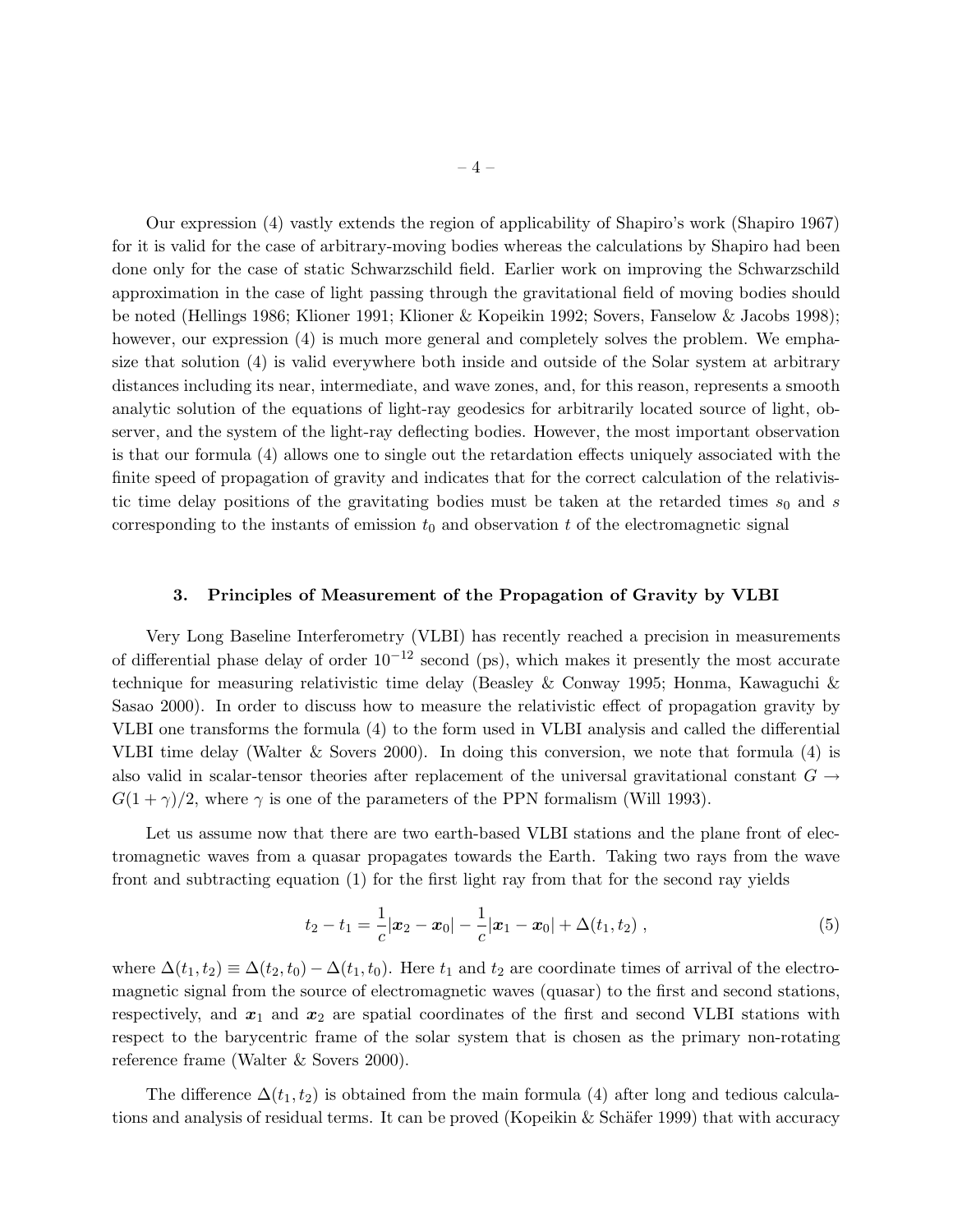better than 1 ps,

$$
\Delta(t_1, t_2) = (1 + \gamma) \sum_{a=1}^{N} \frac{Gm_a}{c^3} \left( 1 + \frac{K \cdot v_a(s_1)}{c} \right) \ln \frac{r_{1a}(s_1) + K \cdot r_{1a}(s_1)}{r_{2a}(s_2) + K \cdot r_{2a}(s_2)}, \tag{6}
$$

where K is the unit vector from the barycenter of the solar system to the quasar;  $v_a(s_1)$  is the velocity of the ath gravitating body at time  $s_1$ ,  $r_{1a} = |\mathbf{r}_{1a}|$ ,  $r_{2a} = |\mathbf{r}_{2a}|$ ,  $\mathbf{r}_{1a}(s_1) = \mathbf{x}_1(t_1) - \mathbf{x}_a(s_1)$ and  $r_{2a}(s_2) = x_2(t_2) - x_a(s_2)$ ; moreover, the retarded times  $s_1$  and  $s_2$  are calculated according to

$$
s_1 = t_1 - \frac{1}{c} |\boldsymbol{x}_1(t_1) - \boldsymbol{x}_a(s_1)| \,, \qquad \qquad s_2 = t_2 - \frac{1}{c} |\boldsymbol{x}_2(t_2) - \boldsymbol{x}_a(s_2)| \,. \tag{7}
$$

The effect of propagation of gravity appears in equation (6) as a displacement of the light-ray deflecting bodies from their present to retarded positions. We note that velocities of the gravitating bodies  $v_a$  are small with respect to the speed of gravity and the time taken by the light ray to reach the observer after passing by the gravitating body is much smaller than its orbital period. Thus, one can expand the retarded positions  $x_a(s_i)$   $(i = 1, 2)$  of the bodies in Taylor series around their present positions  $x_a(t_i)$  taken at the arrival times  $t_i$   $(i = 1, 2)$ . Neglecting all terms quadratic with respect to velocities of the gravitating bodies and/or proportional to their accelerations one gets

$$
\Delta(t_1, t_2) = (1 + \gamma) \sum_{a=1}^{N} \frac{Gm_a}{c^3} \left[ \left( 1 + \frac{\mathbf{K} \cdot \mathbf{v}_a}{c} \right) \ln \frac{r_{1a} + \mathbf{K} \cdot r_{1a}}{r_{2a} + \mathbf{K} \cdot r_{2a}} - \frac{\mathbf{B} \cdot \mathbf{v}_a + (\mathbf{K} \cdot \mathbf{v}_a)(\mathbf{N}_{1a} \cdot \mathbf{B})}{c(r_{1a} + \mathbf{K} \cdot r_{1a})} \right], \quad (8)
$$

where  $\mathbf{B} = \mathbf{x}_2(t_1) - \mathbf{x}_1(t_1)$  is the baseline between the two VLBI stations,  $\mathbf{r}_{ia} = \mathbf{x}_i(t_i) - \mathbf{x}_a(t_i)$  is the difference of coordinates of the ith VLBI station and ath gravitating body taken at the time of arrival of the radio signal to the *i*th station,  $\mathbf{N}_{1a} = \mathbf{r}_{1a}/r_{1a}$ ,  $\mathbf{v}_a \equiv \mathbf{v}_a(t_1)$  and all quantities in the second term on the right side of equation (8) are also evaluated at time  $t_1$ .

The logarithmic term on the right side of equation (8) was first discovered by Shapiro (1967). However, the finite speed of propagation of gravity leads to the appearance of an additional (second) term on the right side of equation (8) as well. Had the speed of gravity been set equal to infinity as it is done in Newtonian gravitation, the second term on the right side of equation (8) would be identically equal to zero. Experimental confirmation of the existence of such a term would directly prove that gravity propagates with a finite speed.

### 4. The Proposed Radio Interferometric Experiment

In 2002, on September 8 Jupiter will pass at the angular distance of about 3.7 arcminutes from the quasar QSO J0842+1835, making an ideal celestial configuration for measuring the speed of propagation of gravity by using the differential VLBI technique. During the passage of Jupiter near the quasar line of sight, the time-dependent impact parameter  $|\xi|$  of the light ray from the quasar with respect to Jupiter will be always small as compared with the Earth-Jupiter distance,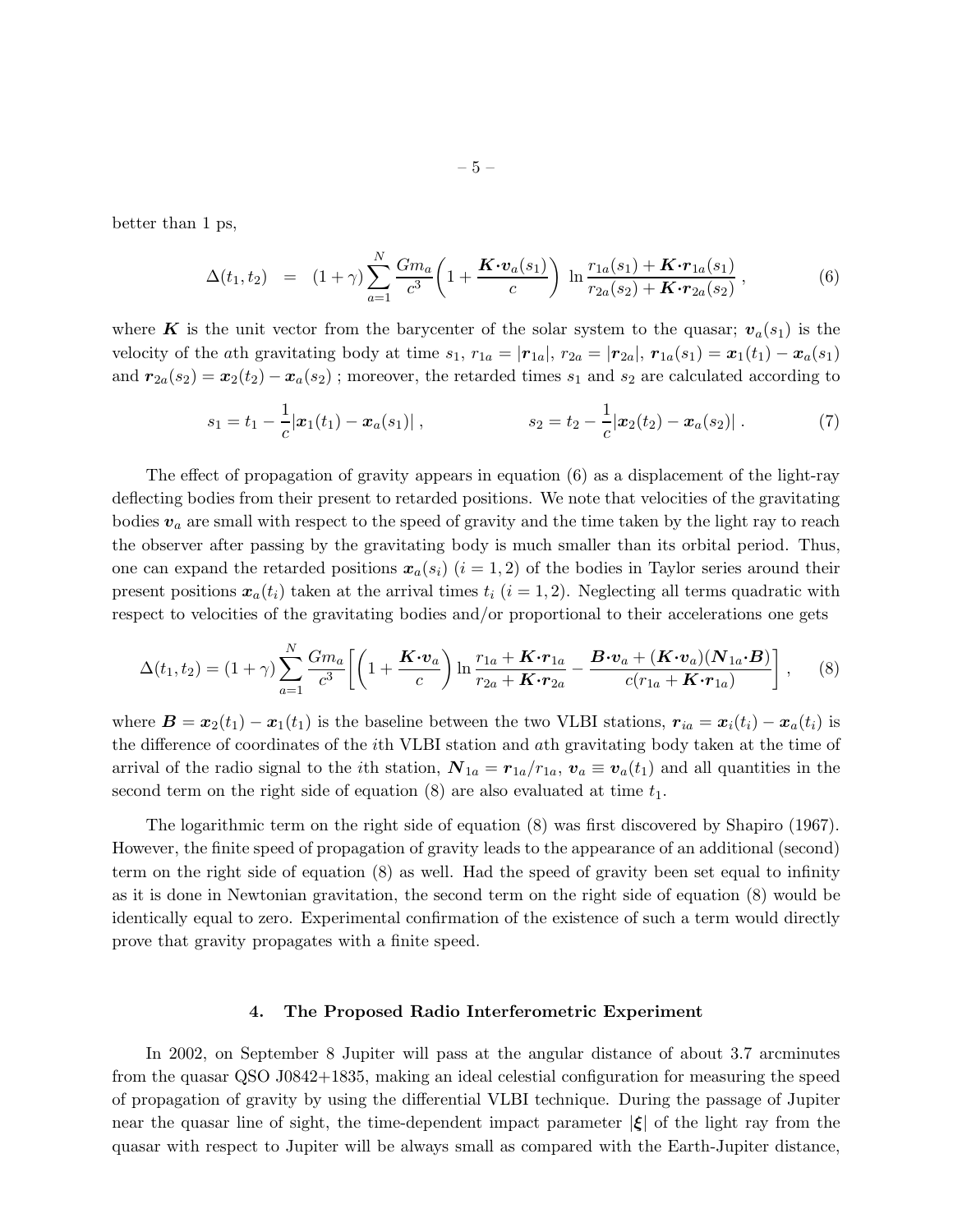$r_{\oplus J}$ , which is approximately equal to 6 astronomical units. Hence, it is convenient to introduce the unit vector n along the direction of the impact parameter according to the definition  $\xi = |\xi| n$ such that

$$
\mathbf{N}_{1J} = -\cos\theta \ \mathbf{K} + \sin\theta \ \mathbf{n} \ , \tag{9}
$$

where the subscript J refers to Jupiter and  $\theta \simeq |\xi|/r_{\oplus J}$  is the (small) angle between the undisturbed geometric positions of the quasar and Jupiter. The baseline  $\boldsymbol{B}$  during the time of the experiment will be much smaller than  $|\xi|$ ; therefore, the following expansions are valid

$$
\mathbf{N}_{1J} = -\left(1 - \frac{\theta^2}{2}\right)\mathbf{K} + \theta \mathbf{n} + O(\theta^3) , \qquad (10)
$$

$$
r_{2a} + \mathbf{K} \cdot \mathbf{r}_{2a} = r_{1a} + \mathbf{K} \cdot \mathbf{r}_{1a} + \mathbf{N}_{1a} \cdot \mathbf{B} + \mathbf{K} \cdot \mathbf{B} + O(\mathbf{B}^2) \,. \tag{11}
$$

Other than Jupiter, the Earth and the Sun also contribute significantly to the gravitational time delay and must be included in the data processing algorithm in order to extract the effect of propagation of gravity unambiguously and to measure its speed. Accounting for this fact and making use of the expansions  $(10)$ – $(11)$ , we can recast formula (8) into the following convenient form

$$
\Delta(t_1, t_2) = \Delta_{\oplus} + \Delta_{\odot} - (1 + \gamma) \left[ \frac{2GM_J}{c^3 r_{1J}} \frac{\boldsymbol{n} \cdot \boldsymbol{B}}{\theta} + (1 + \delta) \frac{2GM_J}{c^4 r_{1J}} \frac{\boldsymbol{B} \cdot \boldsymbol{v}_J - (\boldsymbol{K} \cdot \boldsymbol{v}_J)(\boldsymbol{K} \cdot \boldsymbol{B})}{\theta^2} \right], \quad (12)
$$

where we have introduced a new phenomenological parameter  $\delta$  parameterizing the effect of propagation of gravity in data processing algorithms. Thus, we emphasize that there are two relativistic parameters to be measured in the VLBI experiment in order to test the validity of general relativity theory — the PPN parameter  $\gamma$  and the gravity propagation parameter  $\delta$ . The best experimental measurement of the parameter  $\gamma$  is due to Lebach et al. (1995), who obtained  $\gamma = 0.9996 \pm 0.0017$ in excellent agreement with general relativity. The primary goal of the new experimental test of general relativity proposed in the present Letter is to set direct observational limits on the parameter  $\delta$  which will measure the effect of retardation in propagation of gravity by the moving Jupiter. According to the Einstein theory of relativity one must expect that the numerical value of the parameter  $\delta$  must be equal to zero.

We emphasize that our consideration is fully based on the Einstein theory of general relativity in which the speed of propagation of gravity is equal to the speed of light in vacuum. Will (1971) analyzed the case when the two speeds are not equal and showed that the resulting theory would have a non-zero value of the PPN parameter  $\alpha_2 = (c/c_g)^2 - 1$ , where  $c_g$  is the value of the propagation speed of gravity in the rest frame of the universe.<sup>3</sup> This parameter has been strongly bounded by consideration of various "preferred frame effects". The present best limit (Nordtvedt 1987) is  $|\alpha_2| < 4 \times 10^{-7}$ . The experiment proposed in the present Letter is not designed to compete

<sup>&</sup>lt;sup>3</sup>We would like to emphasize that our parameter  $\delta$  is just a fiting parameter and has no any relation to the PPN parameter  $\alpha_2$  as we work in the framework of general relativity where  $c_g = c$ .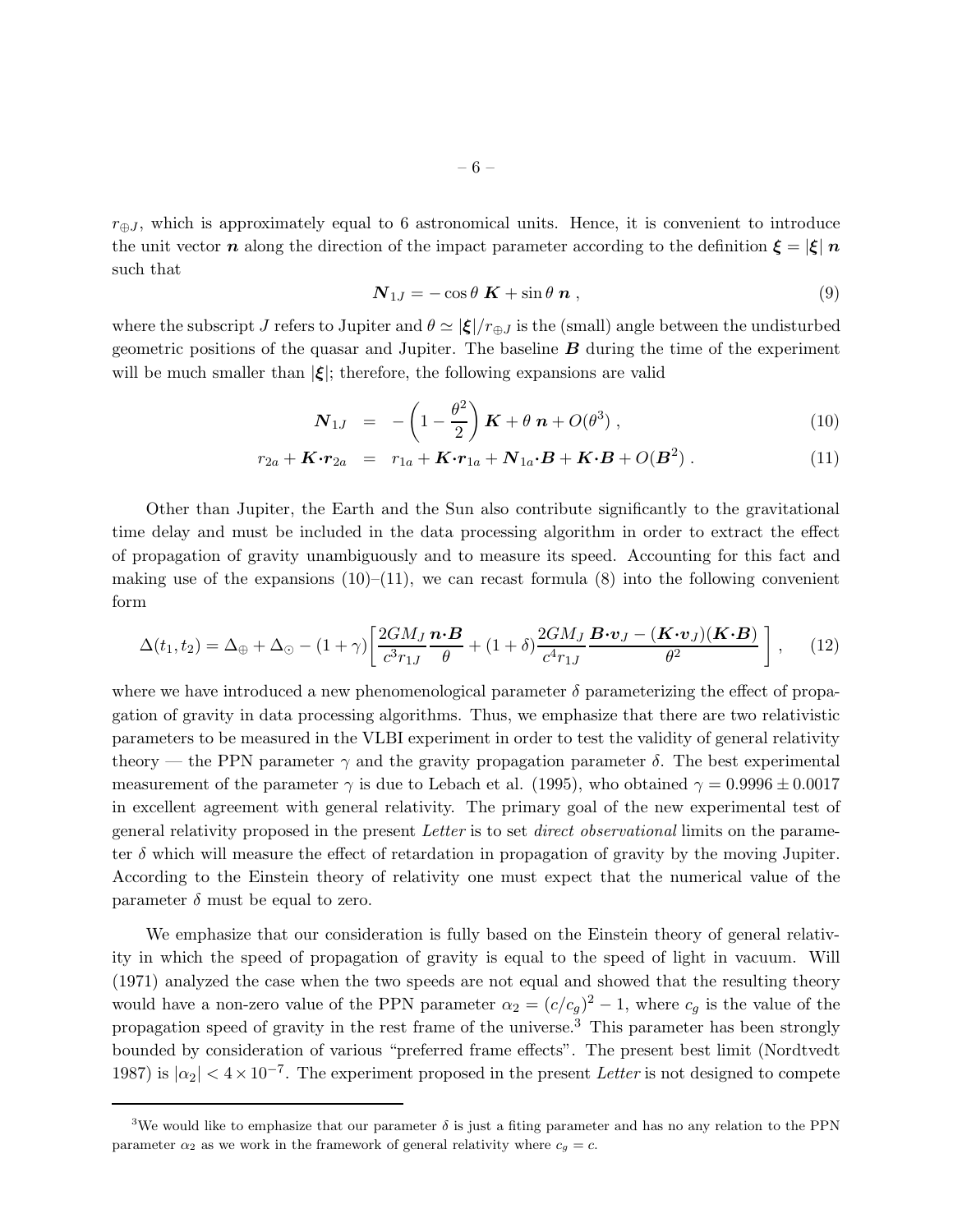with this tight bound, rather its main purpose is to measure the retardation effect (parameter  $\delta$ ) associated with finite speed of propagation of gravity which was never observed before.

The first term on the right side of equation (12) describes the Shapiro time delay due to the gravitational field of the Earth. It can reach 21 ps for a baseline of  $B \simeq 6000$  km. The second term on the right hand side of equation (12) describes the Shapiro time delay due to the Sun. It can vary (for  $B \simeq 6000$  km) from  $17 \times 10^4$  ps for the light ray grazing the Sun's limb to only 17 ps when the direction to the source of light is opposite to the Sun (Klioner 1991). The third term on the right side of equation (12) is the standard Shapiro time delay due to the static gravitational field of Jupiter. Finally, the fourth term on the right side of equation (12) is the time delay caused by the effect of propagation of gravity. Numerical estimates of the Shapiro time delay  $\Delta_J$  and the gravity propagation time delay  $\Delta_{JP}$  caused by Jupiter can be obtained directly from equation (12). One finds for  $\gamma = 1$  and  $\delta = 0$ ,

$$
\Delta_J \simeq \alpha_{\odot} \left(\frac{R_{\odot}}{R_J}\right) \left(\frac{M_J}{M_{\odot}}\right) \left(\frac{\theta_J}{\theta}\right) \left(\frac{R_{\oplus}}{c}\right) , \qquad \Delta_{JP} \simeq \left(\frac{\Delta_J}{\theta}\right) \left(\frac{v_J}{c}\right) , \qquad (13)
$$

where  $\alpha_{\odot} = 1.75''$  is the relativistic deflection of light by the Sun for the case of light grazing the Sun's limb,  $R_{\odot}$  is the radius of the Sun,  $R_J$  is the radius of Jupiter,  $R_{\oplus}$  is the radius of the Earth,  $\theta_J = 0.27'$  is the visible angular radius of Jupiter at the distance of  $r_{\oplus J} = 6$  AU,  $\theta = 3.7'$  is the minimum angular distance from Jupiter to the quasar in 2002, on September 8, and  $v<sub>J</sub>$  is the orbital speed of Jupiter.

It is worth emphasizing that  $\Delta_J \sim \theta^{-1}$ , while the gravity propagation time delay  $\Delta_{JP} \sim \theta^{-2}$ . For this reason, the effect of propagation of gravity is not strongly suppressed by the presence in  $\Delta_{JP}$  of the small factor  $v_J/c = 4.5 \times 10^{-5}$ , and, it turns out to be measurable using VLBI techniques. Indeed, using the numerical values for the parameters in equation (13) for the case of the Jupiter-quasar "encounter" in 2002, September 8, we obtain  $(B \simeq R_{\oplus})$ 

$$
\alpha_J \simeq 1.26 \text{ mas}, \qquad \Delta_J \simeq 137 \text{ ps}, \qquad \Delta_{JP} \simeq 6 \text{ ps}, \qquad (14)
$$

so that  $\Delta_{JP}/\Delta_J \simeq 0.04$ . Hence, the correction due to the propagation of gravity would be ~ 4% of the Shapiro time delay. With the present differential VLBI accuracy it appears that the new effect  $(\Delta_{JP} \simeq 6 \text{ ps})$  is measurable with careful observations. Indeed, one can achieve a phase-referencing VLBI accuracy of a few degrees of phase (averaged over a 10-hour observation) and can detect relative astrometric position changes of less than 0.010 mas ( $\sim$  1 ps) with the existing VLBA and Effelsberg radio antennas (E. Fomalont, private communication).

Formula (13) also explains why it is not so effective to observe the effect of the propagation of gravity in the field of the Sun. It turns out that for the case of the Sun the angle  $\theta$  can not be made as small as in the case of Jupiter, because the Sun is closer to the Earth and, in addition, its radius is ten times larger than that of Jupiter. This makes the effect of the propagation of gravity in the field of the Sun  $\leq 10$  ps for the light ray grazing the Sun's limb.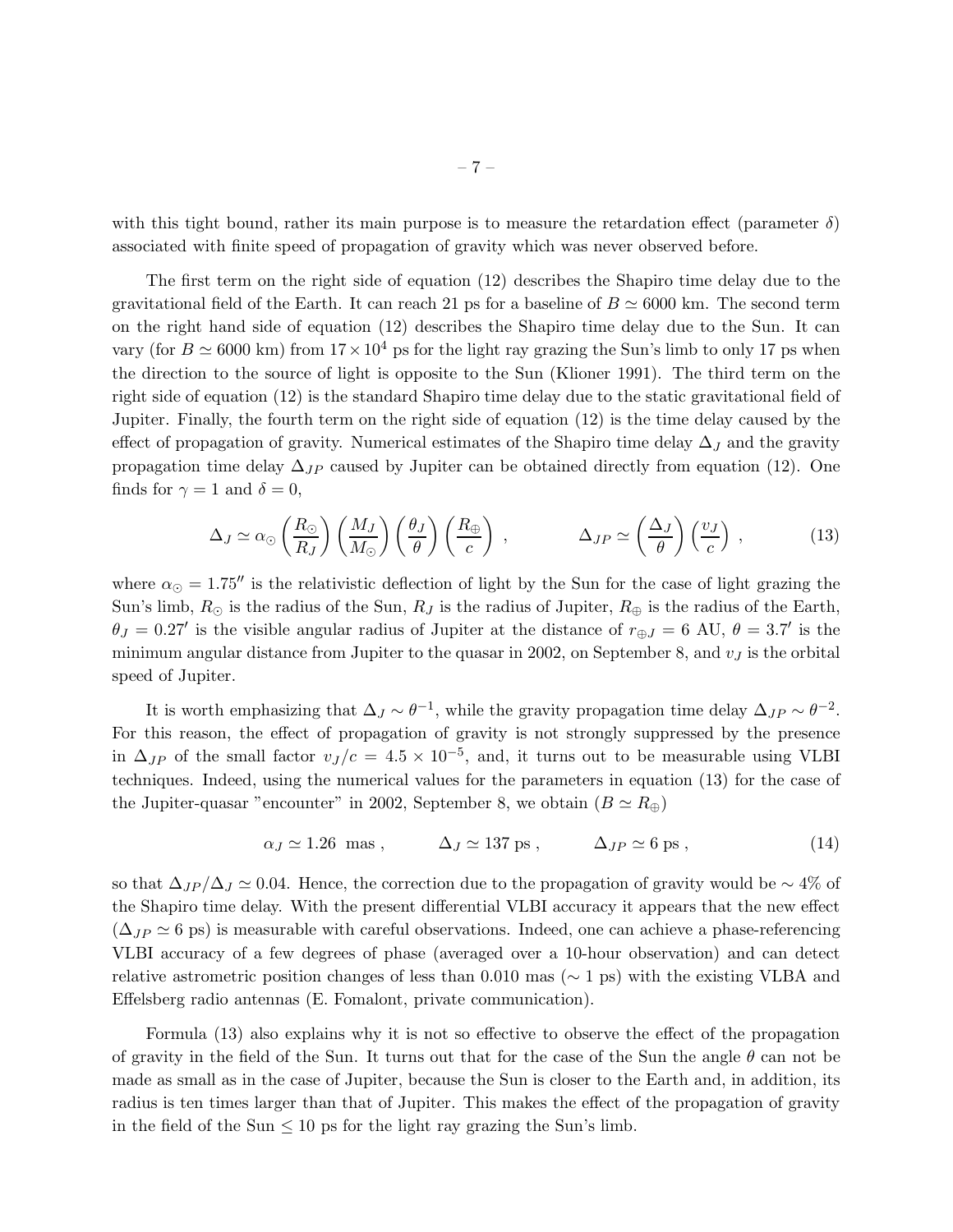# 5. Discussion of the Proposed VLBI Experiment

The effect of propagation of gravity appears in addition to the logarithmic Shapiro time delay as an excess delay of  $\sim$  4%. The Shapiro time delay  $\Delta_J$  caused by the static part of the gravitational field of Jupiter was first measured in 1991 (Treuhaft and Lowe 1991). Klioner (1991) used the post-Newtonian expression for the metric tensor under the assumption that the planets of the solar system move uniformly along straight lines. He obtained the same result for  $\Delta_{JP}$  formally; however, due to the specific assumptions used for the derivation of the near field post-Newtonian metric, he was not able to interpret it properly as the effect caused by the finite speed of propagation of gravity. This is because there was no proof that the solution of the light geodesic equations obtained on the basis of the near field post-Newtonian metric can be smoothly matched with the far field metric describing emission gravitational waves by the orbital motion of planets in the Solar system. The present *Letter* provides evidence that this near field post-Newtonian metric directly depends on the speed of propagation of gravity in general relativity.

Other authors (Hellings 1986; Klioner 1991; Sovers, Fanselow & Jacobs 1998) have also attempted to derive more exact expressions for the Shapiro effect in the case of time-dependent gravitational field of the Solar system. These authors used the post-Newtonian metric for the calculation of the Shapiro effect with positions of bodies taken at the time of the closest approach  $t_a^*$ of a radio signal to the body

$$
t_a^* = t - \frac{1}{c} \mathbf{k} \cdot (\mathbf{x} - \mathbf{x}_a) \tag{15}
$$

The instant of time  $t_a^*$  is numerically close to the retarded time s calculated as the solution of the gravitational null cone equation (3) and, for this reason, makes a good approximation for the calculation of the Shapiro time delay. However, in the general case when the impact parameter is large,  $t_a^*$  and s can have very different numerical values. Indeed, the physical meanings of the time of the closest approach  $t_a^*$  and the retarded time s are crucially different. As it is seen from its definition (15), the time  $t_a^*$  is calculated only approximately using the finite speed of propagation of light, while the retarded time s emerges in our more exact post-Minkowskian analytic calculations (4) due to the finite speed of propagation of gravity. It is because of this significant difference that the VLBI experiment in 2002, September 8 will probe the non-trivial effect of the propagation of gravity.

It is also useful to see how the effect of the propagation of gravity can be explained qualitatively without doing lengthy calculations. For this purpose, we note that equation (6) indicates that the Shapiro time delay is actually a function of the retarded time  $\Delta_J(s)$ . Expanding this function in Taylor series around the time of observation  $t$ , one finds

$$
\Delta_J(s) = \Delta_J(t) + \dot{\Delta}_J(t)(s - t) + \dots
$$
\n
$$
\simeq \Delta_J(t) + \Delta_J(t) \left(\frac{\dot{\theta}}{\theta}\right) \left(\frac{r_{\oplus J}}{c}\right) + \dots = \Delta_J(t) + \Delta_{JP}(t) + \dots, \tag{16}
$$

where  $\dot{\Delta}_J(t) \simeq -(\dot{\theta}/\theta) \Delta_J$  using equation (13),  $s-t \simeq -r_{\oplus J}/c$  using equation (3), and  $\Delta_{JP}$  is given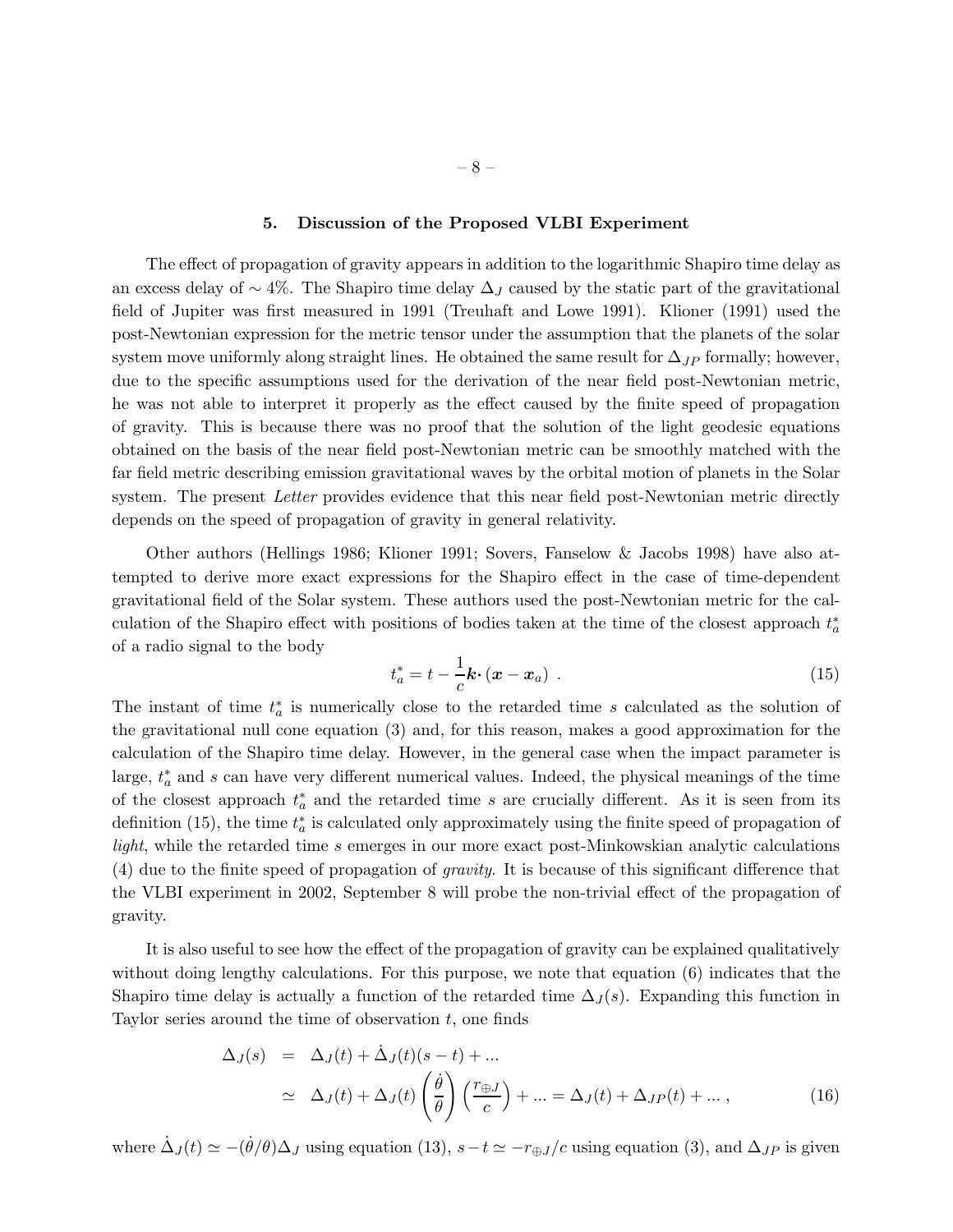by the approximate expression (13).

One can see that the delay  $\Delta_{JP}$  due to the finite speed of propagation of gravity can become comparable with the standard (instantaneous) prediction for the Shapiro time delay  $\Delta_J(t)$  in case  $\theta \simeq v_J/c$ . This can never happen for Jupiter and the other solar system bodies, but can be interesting for VLBI experiments if one were able to find a binary star close to the line of sight of a quasar. Orbital motion of the binary star would cause periodic modulation of the Shapiro delay in the time of propagation of light from the quasar to the observer, which can be used for the determination of the effect of propagation of gravity outside the solar system (Kopeikin et al. 1999; Kopeikin & Gwinn 2000). It is worth noting that the effect of propagation of gravity can also be studied in the timing of binary pulsars with nearly edgewise orbits and by the doppler tracking of spacecraft in deep space.

We are indebted to Prof. B. Mashhoon who participated in numerous scientific discussions, carefully read the manuscript and made many essential suggestions for its improvement. We are grateful to Dr. S.M. Kudryavtsev for calculating the date of the Jupiter's encounter with QSO J0842+1835. Thanks are also due to Dr. E. Fomalont, Dr. L. Petrov, Prof. K. Nordtvedt, Prof. J. Burns, Prof. C. R. Gwinn, and Prof. O. Sovers for interesting and stimulating discussions and suggestions.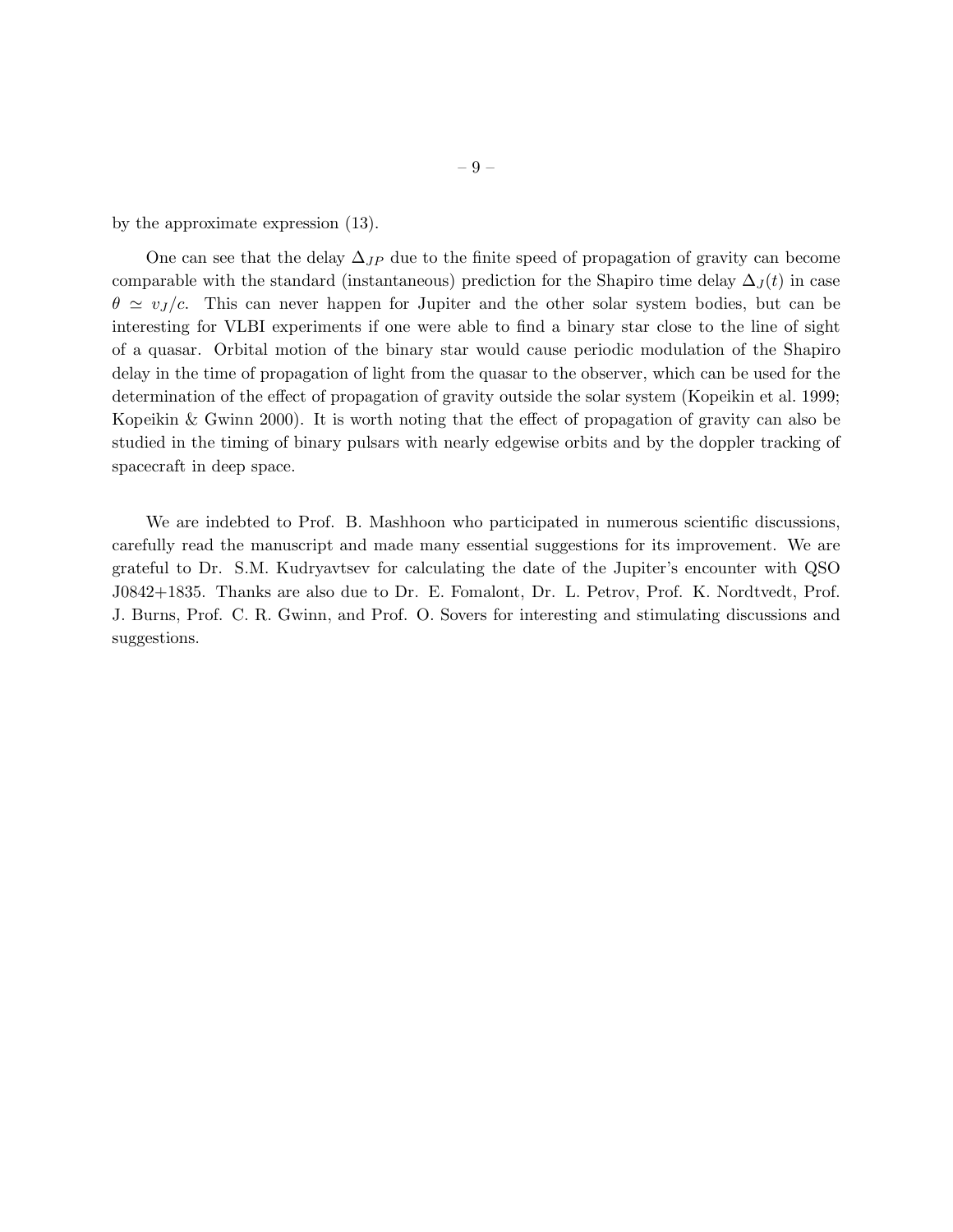### REFERENCES

- Beasley, A. and Conway, J. 1995, in ASP Conf. Ser. 82 Very Long Baseline Interferometry and the VLBA, eds. J.A. Zensus, P.J. Diamond & P.J. Napier, (San Francisco: ASP), 328
- Damour, T. 1987, in Three hundred years of gravitation, eds. S.W. Hawking and W. Israel (Cambridge: Cambridge Univ. Press), 128
- Hellings, R.W. 1986, AJ, 91, 650; 92, 1446
- Honma, M., Kawaguchi, N. and Sasao, T. 2000, in Proc. SPIE Vol. 4015 Radio Telescopes, ed. H. R. Butcher, 624
- Klioner, S.A. 1991, in Proc. of AGU Chapman Conference on Geodetic VLBI: Monitoring Global Change, NOAA Technical Report NOS 137 NGS 49, ed. W.E. Carter, (Washington D.C.: American Geophysical Union), 188
- Klioner, S. A. and Kopeikin, S. M. 1992, AJ, 104, 897
- Kopeikin, S.M. 1985, Sov. Astron., 29, 516
- Kopeikin, S.M. 1990, Sov. Astron., 34, 5
- Kopeikin, S.M. 1997, J. Math. Phys., 38, 2587
- Kopeikin, S. M., Schäfer, G., Gwinn, C. R. and Eubanks, T. M. 1999, Phys. Rev. D, 59, 084023
- Kopeikin, S. M. and Schäfer, G. 1999, Phys. Rev. D, 60, 124002
- Kopeikin, S. M. & Gwinn, C. R. 2000, in Proc. IAU Coll. 180 Towards Models and Constants for Sub-Microarcsecond Astrometry, eds. K.J. Johnston et al. (Washington DC: USNO), 303
- Lebach, D. E., Corey, B. E., Shapiro. I. I., Ratner, M. I., Webber, J. C., Rogers, A. E. E., Davis, J. L. and Herring, T. A. 1995, Phys. Rev. Lett., 75, 1439
- Nordtvedt, K. 1987, ApJ, 320, 871
- Schäfer, G. 1985, Ann. Phys. (N.Y.), 161, 81
- Shapiro, I. I., 1964, Phys. Rev. Lett., 13, 789
- Shapiro, I. I. 1967, Science, 157, 806
- Sovers, O. J, Fanselow, J. L. and Jacobs, C. S. 1998, Rev. Mod. Phys.,70, 1393
- Taylor, J. H. 1994, Rev. Mod. Phys., 66, 711
- Treuhaft, R. N. and Lowe, S. T. 1991, AJ, 102, 1879